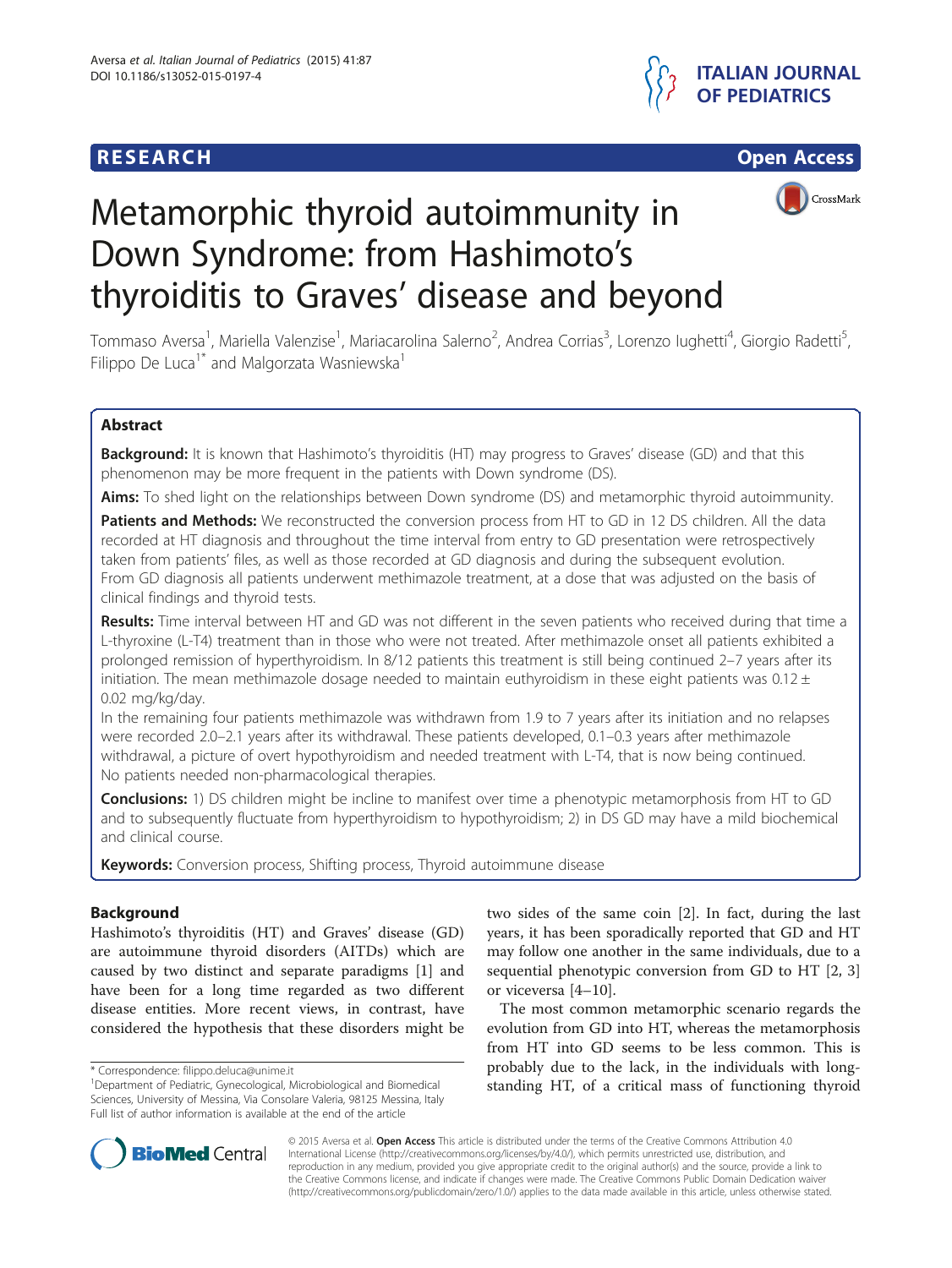tissue able to react to thyrotropin (TSH) receptor antoantibodies (TRABs) [\[7](#page-4-0)].

Among the variables which seem to be able to condition the shifting process from HT into GD, it has been recently reported that the association with either Turner syndrome (TS) or Down syndrome (DS) might play some predisposing role [\[11\]](#page-4-0). In fact, when compared with HT children without these chromosomopathies, those with TS- or DS- associated HT were found to be at higher risk of progressing towards GD [[11](#page-4-0)].

In the present study we have retrospectively reconstructed the conversion process from HT to GD and the subsequent evolution of GD in a series of 12 children and adolescents with DS, in order to shed further light on the specific relationships between DS and metamorphic thyroid autoimmunity.

#### Patients and methods

## Study population

For the present study, we took into consideration all the children and adolescents with DS who were being followed, during the period 2000–2010, in the pediatric endocrinology centers of our Hospitals owing to a previous diagnosis of HT and developed throughout followup a picture of GD.

The criteria for diagnosis of HT were: a) no exophthalmos; b) hypoechogenic thyroid pattern at ultrasonography (US) consistent with AITD; c) positivity for serum thyroglobulin and/or thyroid peroxidase autoantibodies (TgAbs and TPOAbs, respectively) at titers above the upper limits of the reference ranges, as subsequently detailed; d) negativity for TRABs (<1 IU/l).

The criteria for diagnosis of GD were: a) elevated free thyroxine FT4  $(>24.4 \text{ pmol/l})$  and suppressed TSH  $(<0.1$ mU/l) serum levels; b) positivity for TRABs (>1.5 IU/l); c) hypoechogenic thyroid pattern at US consistent with AITD; d) no tendency to spontaneous normalization of hyperthyroidism before methimazole treatment.

#### Study design

All the data recorded at HT diagnosis and at GD presentation (median time interval 4.5 years, range 0.7–6.5) were retrospectively reconstructed from patients' files, as well as those recorded during the subsequent evolution from GD presentation onwards.

Since the time of GD diagnosis all the recruited patients underwent a pharmacological treatment with methimazole, at a dose that was periodically adjusted on the basis of clinical findings and thyroid function tests. The median follow-up duration (from HT diagnosis to the last examination) was 8.0 years (range 5.7–10.1).

#### Methods

Serum concentrations of TSH (normal range 0.3– 4.5 mU/l) and FT4 (normal range 10.3–24.4 pmol/l) were measured by radioimmunoassay methods.

Anti - TPOAbs and anti – TgAbs were measured by electrochemiluminescence immunoassay methods. According to the employed methods values above 20 and 30 IU/ml, respectively, are defined as positive [\[12](#page-4-0)]. TRAB serum levels were measured by a second generation radioreceptor assay using the human recombinant TSH receptor. According to the employed method, values below 1.0 IU/l are defined as negative and values above 1.5 IU/l as positive, whilst values between 1.0 and 1.5 IU/l are considered as questionably positive [[13\]](#page-4-0).

Thyroid US examinations for assessment of echogenicity were always performed by experienced ultrasonographers with high – resolution machines.

With regard to thyroid function patterns at diagnosis of both HT and GD, they were evaluated according to FT4 and TSH serum levels and classified into the following groups: 1) euthyroidism (both FT4 and TSH within normal limits); 2) overt hypothyroidism (low FT4 together with elevated TSH); 3) subclinical hypothyroidism SH (normal FT4 as opposed to elevated TSH); 4) hyperthyroidism (suppressed TSH, as opposed to elevated FT4).

#### Statistical analysis

Results are expressed as mean  $\pm$  SD or median and range values, as appropriate. Comparisons between groups were performed by Student's unpaired t test (normally distributed data) or Mann–Whitney U test (non-normally distributed data), as appropriate. Frequency rates were compared by chi-square  $(\chi 2)$  test. Correlations between quantitative variables were assessed using Pearson's correlation analysis. The level of significance was set at 0.05 for all the statistical assessments.

The study design was approved by the ethical committees of the hospitals participating in our study and the patients or their parents gave informed consent. Appropriate consent was also obtained earlier from the Study Group for thyroid diseases of the Italian Society for Pediatric Endocrinology and Diabetology.

#### Results

The DS children and adolescents with the previous diagnosis of HT who developed, during follow-up, a picture of GD were 12 (seven girls). Their ages at the times of HT and GD diagnosis are reported in Table [1.](#page-2-0)

The main results are summarized in Table [1](#page-2-0).

Only one patient had already entered puberty at HT diagnosis (No.12 of Table [1](#page-2-0)), whilst all the remaining ones were still prepubertal.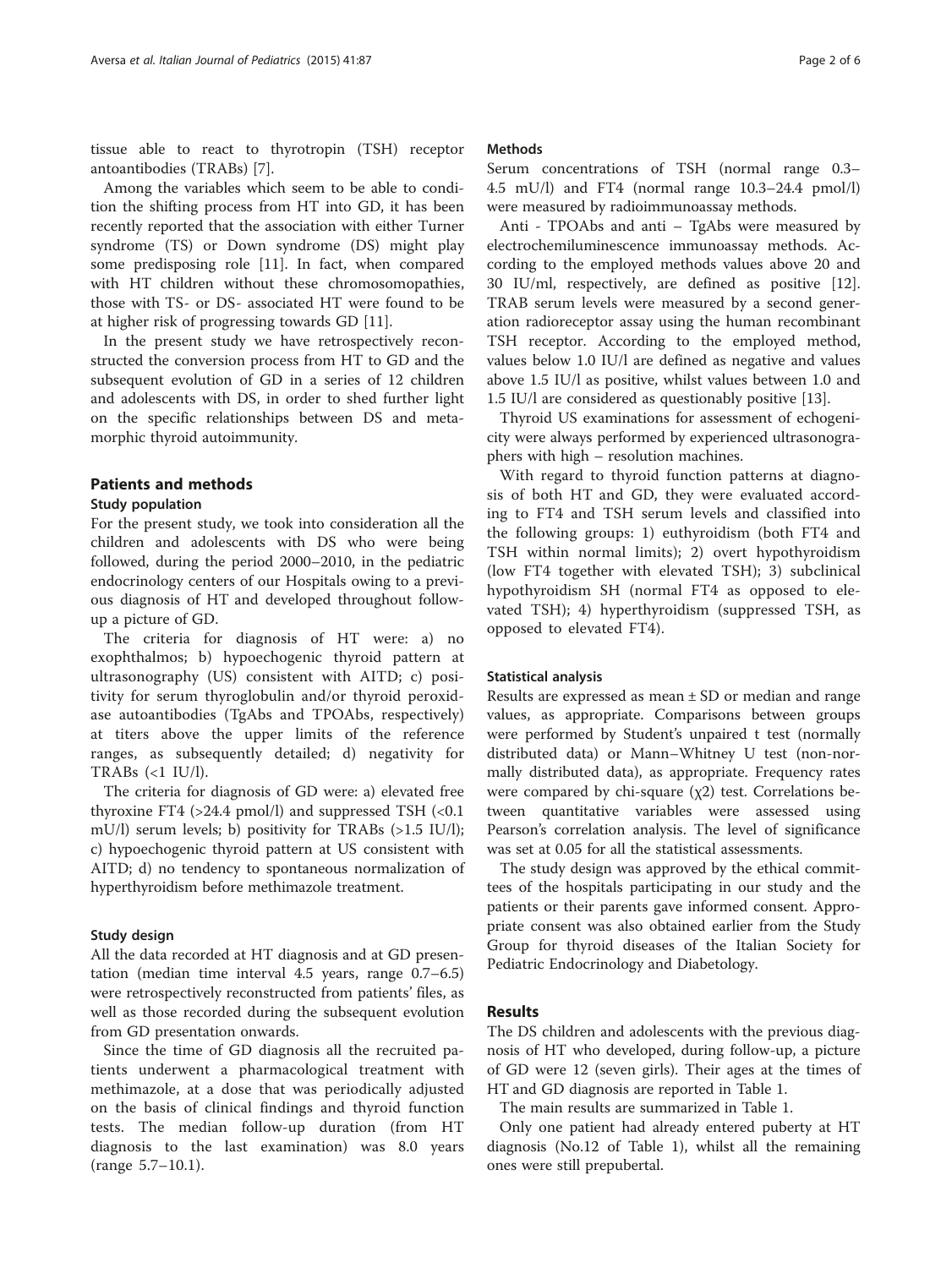| Patients       | Sex       | Age (years) | $TSH^a$ (mU/l) | $FT4^b$ (pmol/l) | TPOAbs <sup>c</sup> (IU/ml) | TgAbs <sup>d</sup> (IU/ml) | TRABs <sup>e</sup> (IU/I) |
|----------------|-----------|-------------|----------------|------------------|-----------------------------|----------------------------|---------------------------|
|                | F.        | HT 3.0      | 7.10           | 12.6             | 95                          | 60                         | < 1.0                     |
|                |           | GD 5.5      | 0.0500         | 45.1             | 796                         | 150                        | 23.4                      |
| $\sqrt{2}$     | F         | HT 3.0      | 19.56          | 9.9              | 1310                        | 182                        | $<\!1.0$                  |
|                |           | GD 9.0      | 0.0500         | 36.8             | 1300                        | 79                         | 19.0                      |
| $\mathsf 3$    | F         | HT 3.3      | 0.07           | 24.6             | 57                          | 187                        | $<\!1.0$                  |
|                |           | GD 4.0      | 0.0060         | 47.8             | 44                          | 148                        | 85.0                      |
| $\overline{4}$ | M         | HT 4.0      | 8.80           | 16.8             | 180                         | 120                        | $<\!1.0$                  |
|                |           | GD 9.9      | 0.0500         | 66.1             | 278                         | 199                        | 32.7                      |
| 5              | F         | HT 4.0      | 5.30           | 12.1             | 26                          | 28                         | $<\!1.0$                  |
|                |           | GD 8.8      | 0.0001         | 41.9             | 149                         | 758                        | 25.2                      |
| 6              | ${\sf M}$ | HT 5.0      | 0.05           | 50.0             | 284                         | 35                         | $<\!1.0$                  |
|                |           | GD 6.1      | 0.0500         | 41.6             | 189                         | 170                        | 22.0                      |
| $\overline{7}$ | F         | HT 5.9      | 5.10           | 17.4             | 75                          | 302                        | $<1.0$                    |
|                |           | GD 11.1     | 0.0100         | 31.6             | 248                         | 55                         | 28.0                      |
| $\,8\,$        | F         | HT 6.0      | 8.20           | 10.5             | 144                         | 104                        | $<\!1.0$                  |
|                |           | GD 9.0      | 0.0500         | 26.0             | 39                          | $\mathbf{3}$               | 21.0                      |
| $\,9$          | ${\sf M}$ | HT 8.0      | 0.01           | 38.0             | 278                         | 199                        | $<\!1.0$                  |
|                |           | GD 10.0     | 0.0050         | 58.7             | 278                         | 199                        | 32.7                      |
| 10             | M         | HT 9.7      | 9.10           | 11.0             | 37                          | $\overline{2}$             | $<\!1.0$                  |
|                |           | GD 13.2     | 0.0200         | 29.4             | 200                         | 200                        | 23.0                      |
| 11             | ${\sf M}$ | HT 10.0     | 8.10           | 10.5             | 22                          | 119                        | $<\!1.0$                  |
|                |           | GD 15.0     | 0.0010         | 34.4             | 45                          | 220                        | 16.0                      |
| 12             | F         | HT 13.5     | 4.30           | 18.0             | 23                          | 109                        | $1.0\,$                   |
|                |           | GD 20.0     | 0.0060         | 25.0             | 61                          | 117                        | 31.4                      |

<span id="page-2-0"></span>Table 1 Sex, ages, thyrotropin (TSH), free thyroxine (FT4) and thyroid autoantibody serum levels in the 12 patients of our series at diagnosis of both Hashimoto's thyroiditis (HT) and Graves' disease (GD)

<sup>a</sup>normal range 0.3–4.5 <sup>b</sup>normal range 10.3–24.4<br><sup>C</sup>Tbyroid perovidase autoantibedies (permal val

Thyroid peroxidase autoantibodies (normal values <20)

d Thyroglobulin autoantibodies (normal values <30)

e TSH receptor autoantibodies (normal values <1.0)

At HT diagnosis only one patient was biochemically euthyroid (No.12), whereas the other ones exhibited different biochemical patterns of thyroid dysfunction: either SH in seven cases (Nos. 1, 4, 5, 7, 8, 10, 11), or overt hypothyroidism (No. 2), or hyperthyroidism in three cases (Nos. 3, 6, 9), All patients showed elevated serum levels of both TPOAbs and TgAbs, except the case No. 10, whose TgAbs were within normal range (Table 1). In accordance with our criteria for diagnosis of HT, TRAB serum levels were initially negative in all cases.

At HT diagnosis five patients with either overt hypothyroidism (No.2) or SH and TSH level higher than 8 mU/l (Nos. 4, 8, 10, 11 of Table 1) underwent a treatment with L-thyroxine (L-T4), that was prolonged for 1.0–6.5 years (median 2.5), whereas no pharmacological therapy was initially started in the remaining seven cases.

In two additional cases, who were initially either euthyroid (No. 12) or hyperthyroid (No. 6), a biochemical picture of overt hypothyroidism became evident only during the time interval between HT diagnosis and GD presentation. This required a L–T4 therapy that was prolonged in both cases for 1.0 year and was withdrawn at the time of GD presentation (Table 1).

A family history of AITD was recorded in only two patients (Nos. 6 and 7). Extra-thyroidal autoimmune diseases were detected in 5/12 children: celiac disease in the cases Nos. 1, 2, 3, 7 and 12; type 1 diabetes in the cases Nos. 1, 3 and 12; juvenile idiopathic arthritis in the patient No. 12.

In the entire cohort time interval between HT diagnosis and GD presentation ranged from 0.7 to 6.5 years (median 4.2). This time interval was not significantly different in the seven patients who had undergone L-T4 treatment than in those who had not been previously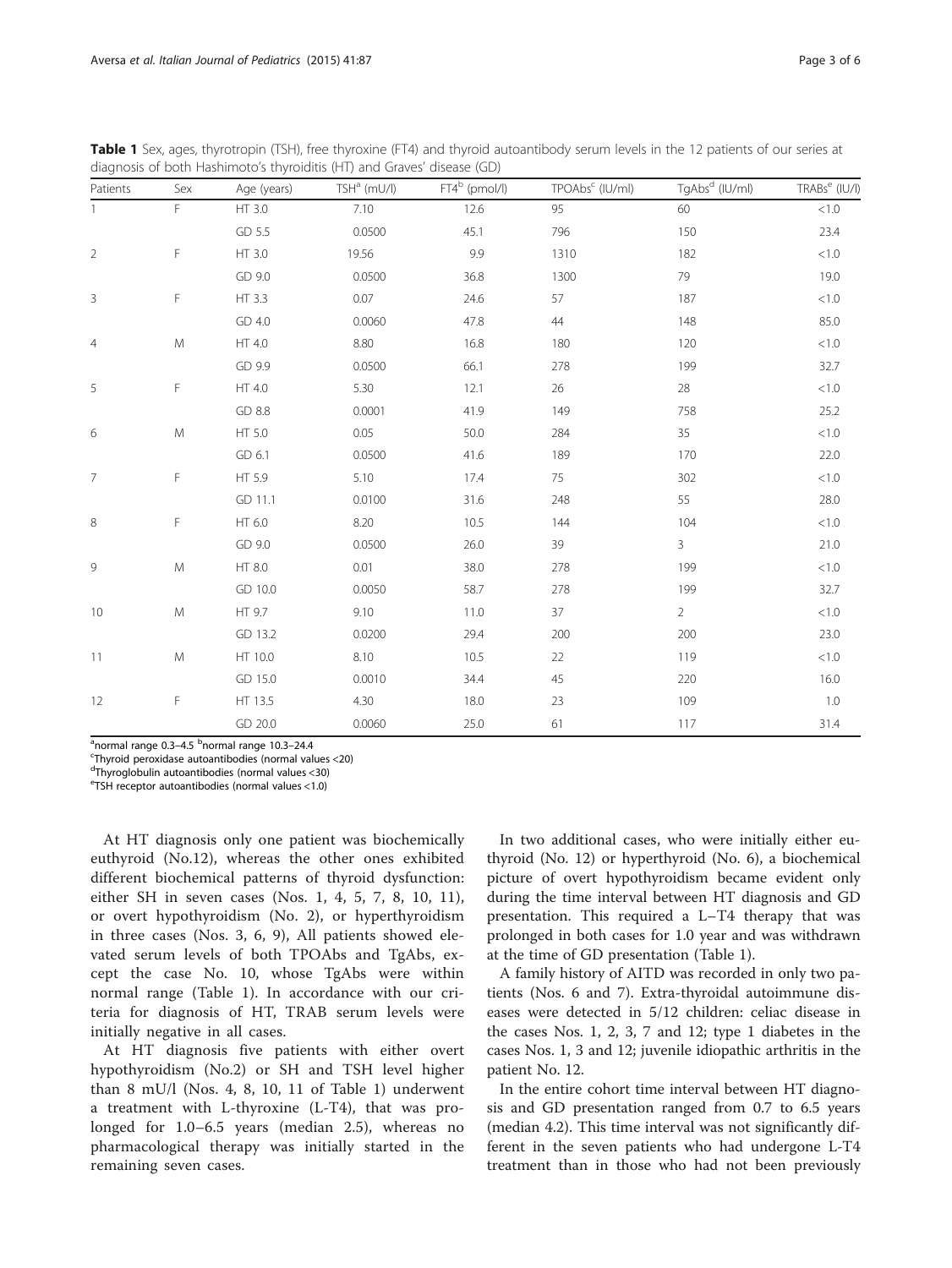treated. In those who had been treated no significant correlation between L-T4 treatment duration and time interval HT – GD was found.

At GD diagnosis hyperthyroid manifestations (tachycardia and/or palpitations, tremor, weight loss, goiter) were observed in 10/12 patients, but only three of them exhibited exophthalmos (Nos. 4, 7 and 9 of Table [1\)](#page-2-0).

TRAB serum concentrations at GD presentation did not significantly correlate with the values of both TPOAbs and TgAbs recorded at the time of HT diagnosis. Furthermore, TRAB serum levels were not significantly different in the seven patients who had been treated with L-T4 during the time interval HT-GD than in those who had not been treated. In those who had been treated no significant correlation between treatment duration and TRAB serum levels was detected.

After the onset of methimazole treatment (at an initial dosage of  $0.38 \pm 0.12$  mg/kg/day, range from 0.25 to 0.53) all the patients exhibited, at varying time intervals, a prolonged clinical and biochemical remission of hyperthyroidism picture. In 8/12 patients (Nos. 2, 4, 5, 7, 8, 9, 11 and 12 of Table [1\)](#page-2-0) this treatment is still being continued 2–7 years after its initiation (median 2.6 years). The methimazole dosage needed to maintain euthyroidism in these eight patients currently ranges from 0.10 to 0.15 mg/kg/day (mean  $0.12 \pm 0.02$ ).

In the remaining four patients (Nos. 1, 3, 6 and 10) methimazole treatment was withdrawn from 1.9 to 7.0 years after its initiation and no relapses were recorded 2.0–2.1 years after its withdrawal. All these four patients developed, from 0.1 to 0.3 years after methimazole withdrawal, a biochemical picture of overt hypothyroidism and needed replacement treatment with L-T4, that is now being continued since 1.7–2.0 years. These four individuals did not significantly differ from the other ones, either in terms of thyroid function tests and autoantibody serum levels at HT diagnosis or in terms of TRAB serum values at GD presentation.

No patients needed non-pharmacological therapies, such as surgery or radioiodine ablation, during followup.

# **Discussion**

The fluctuations in phenotypic expressions of AITDs, which may sometimes be observed, have been, in recent years, the theme of editorials [[14, 15](#page-4-0)] and Letters to the Editors [\[4](#page-4-0), [5](#page-4-0)], that raised interesting questions about this peculiar aspect of AITDs. All these comments have regarded a phenomenon that has been hitherto described almost exclusively by means of isolated case- reports [[7](#page-4-0)–[9\]](#page-4-0). To the best of our knowledge, in fact, the study population reported in the present investigation is the second largest patient cohort in which the phenomenon of

metamorphic thyroid autoimmunity has been to date described, after the one by Takasu and Mutsushita [[10\]](#page-4-0). Moreover, our study is peculiar in that it has regarded a highly selected population, consisting exclusively of DS young patients.

An evolution from HT to GD is known to be possibly, although infrequently, observed in the natural history of children with HT [[6\]](#page-4-0). Those findings suggested that HT and GD are two ends of the AITD spectrum, from a primarily cell-mediated destruction of thyroid tissue in HT to TRAB – mediated gland activation causing GD [[7\]](#page-4-0). A mechanism, which was guessed to explain the immunological paradigm shift converting HT to GD, is the possible change in the biological activity of TRABs, from predominantly thyroid-blocking antibodies (TBAbs) during the HT phase to thyroid-stimulating antibodies (TSAbs), when GD manifests itself [[14](#page-4-0)]. According to this hypothesis, TSAb emergence after L-T4 therapy might be sufficient to counteract TBAb inhibition [[15\]](#page-4-0). This hypothetic mechanism, however, would not explain why, in the present study, the conversion from HT to GD occurred both in the patients who had been treated with L-T4 and in those who received no treatment. Moreover, it has to be considered that, in our study, TRABs had been sought even at diagnosis of HT and had resulted to be negative in all cases. Therefore, due to these reasons, the hypothesis of a shift in the biological activity of TRABs during the time interval between HT and GD is very unlikely, at least in the patients of our series.

In this study we have found that one third of our patients exhibited, after methimazole withdrawal, a spontaneous change of thyroid function, from hyperthyroidism to hypothyroidism. This finding might be, probably, explained by the hypothesis that the stimulatory effects of TRABs in these cases were overwhelmed by a HT – related severe damage of thyroid tissue [[15\]](#page-4-0). Such hypothesis seems to be particularly relevant to our patients considering that our series consisted exclusively of DS patients, i.e. individuals who are per se more exposed to the risk of thyroid function impairment [\[16](#page-4-0)–[18](#page-4-0)].

The relatively high number of children with metamorphic thyroid autoimmunity recruited for this study supports the view that DS children might be particularly prone to manifest over time a phenotypic metamorphosis from HT to GD [[11\]](#page-4-0), although the pathophysiological bases of this inclination have not been clarified to date.

Another peculiarity of AITDs in the DS patients of our study population was that clinical course of GD was not very severe, as suggested by both the high remission rate during the first cycle of methimazole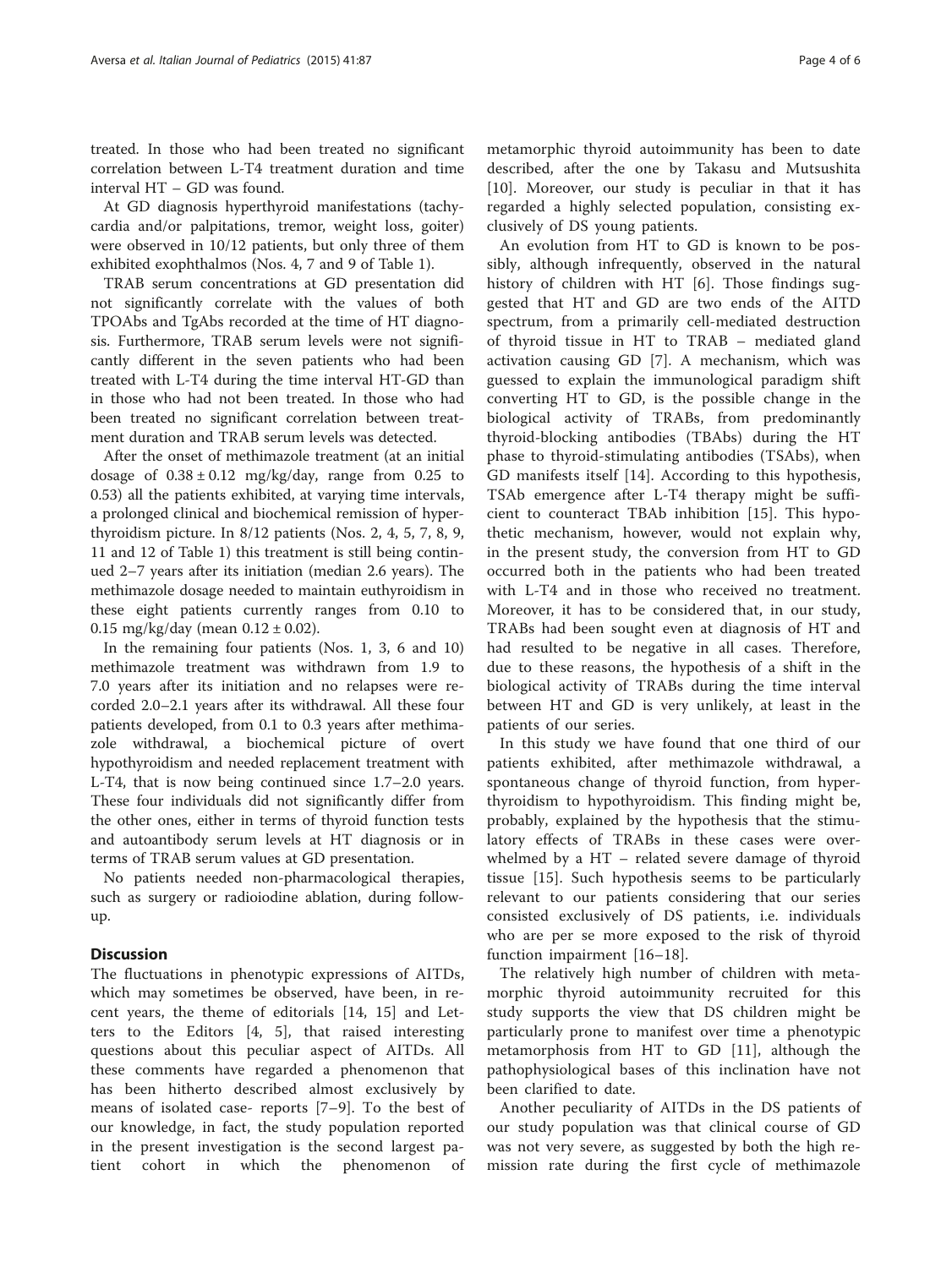<span id="page-4-0"></span>treatment and the absence of relapses after methimazole withdrawal. Moreover, the methimazole dosage requested to maintain biochemical euthyroidism was low and alternative non – pharmacological therapies were not needed in any patients of our series. These findings might suggest that in the present cohort of DS patients GD showed a milder clinical and biochemical course, an observation which had been already reported in some previous studies [19, 20].

Finally, in our study population AITDs presented very early, were not associated with familial antecedents of thyroid disorders and showed no gender predominance. All these findings suggest that DS children are per se more exposed to the risk of AITDs, irrespective of age, gender and familial predisposition [19, [21](#page-5-0)–[23\]](#page-5-0).

To sum up, although we are aware that the relatively small study population and the retrospective nature of our study hamper to draw firm conclusions about the significance of our findings, nevertheless we believe that this may be a useful contribution to the specific literature on the metamorphic thyroid autoimmunity, due to the peculiarities of our study cohort.

## Conclusions

We conclude that: 1) DS children might be incline to manifest over time a phenotypic metamorphosis from HT to GD and to subsequently fluctuate from hyperthyroidism to hypothyroidism; 2) in DS GD may have a mild biochemical and clinical course.

#### Abbreviations

HT: Hashimoto's thyroiditis; GD: Graves' disease; AITDs: Autoimmune thyroid disorders; TSH: Thyrotropin; TRABs: TSH receptor antibodies; TS: Turner syndrome; DS: Down syndrome; US: Ultrasonography; TgAbs: Thyroblobulin antibodies; TPOAbs: Thyroid peroxidase antibodies; FT4: Free thyroxine; SH: Subclinical hypothyroidism; L-T4: L-thyroxine; TBAbs: Thyroid-blocking antibodies; TSAbs: Thyroid-stimulating antibodies.

#### Competing interests

The authors declare that they have no competing interests.

#### Authors' contributions

FDL (corresponding author) = wrote the article;  $MW = set up$  the research project; MV, MS, AC, LI and GR = organized the retrospective analysis of patients' clinical and biochemical evolution over time, by recording these data from the retrospective files of each Center; TA = performed the statistical analysis of results and analyzed the specific literature on this topic. All authors read and approved the final manuscript.

#### Author details

<sup>1</sup>Department of Pediatric, Gynecological, Microbiological and Biomedical Sciences, University of Messina, Via Consolare Valeria, 98125 Messina, Italy. <sup>2</sup> Pediatric Endocrinology Unit, Department of Translational Medical Sciences, University "Federico II" of Naples, Naples, Italy. <sup>3</sup>Department of Pediatrics, University of Turin, Turin, Italy. <sup>4</sup>Department of Pediatrics, University of Modena and Reggio Emilia, Modena, Italy. <sup>5</sup>Department of Paediatrics, Regional Hospital, Bolzano, Italy.

Received: 8 July 2015 Accepted: 4 November 2015 Published online: 11 November 2015

#### References

- 1. Elsheikh M, Dunger DB, Conway GS, Wass JA. Turner's syndrome in adulthood. Endoc Rev. 2002;23:120–40.
- 2. Wood LC, Ingbar SH. Hypothyroidism as a late sequela in patient with Graves' disease treated with antithyroid agents. J Clin Invest. 1999;64:1429–36.
- 3. Umar H, Muallima N, Adam JM, Sanusi H. Hashimoto's thyroiditis following Graves' disease. Acta Med Indones. 2010;42:31–5.
- 4. Champion B, Gopinath B, Ma G, El-Kaissi S, Wall JR. Conversion to Graves' hyperthyroidism in a patient with hypothyroidism due to Hashimoto's thyroiditis documented by real-time thyroid ultrasonography. Thyroid. 2008;18:1135–7.
- 5. Hidaka Y, Tatsumi KI. Spontaneous transient Graves' thyrotoxicosis. Thyroid. 2008;18:1133–4.
- 6. Wasniewska M, Corrias A, Arrigo T, Lombardo F, Salerno M, Mussa A, et al. Frequency of Hashimoto's thyroiditis antecedents in the history of children and adolescents with Graves' disease. Horm Res Paediatr. 2010;73:473–6.
- 7. Kamath C, Young S, Kabelis K, Sanders J, Adlan MA, Furmaniak J, et al. Thyrotrophin receptor antibody characteristics in a woman with longstanding Hashimoto's who developed Graves' disease and pretibial myxoedema. Clin Endocrinol. 2012;77:465–70.
- 8. Majumder A, Sanyal D. A case of simultaneous occurrence of Graves' disease and Hashimoto's thyroiditis. Indian J Endocrinol Metab. 2012;16 Suppl 2:338–9.
- 9. Troisi A, Novati P, Sali L, Colzani M, Monti G, Cardillo C, et al. Graves' thyrotoxicosis following Hashimoto's thyroiditis. Res Rep Endocr Disord. 2013;3:13–5.
- 10. Takasu N, Matsushita M. Changes of TSH-Stimulation Blocking Antibody (TSBAb) and Thyroid Stimulating Antibody (TSAb) Over 10 Years in 34 TSBAb-Positive Patients with Hypothyroidism and in 98 TSAb-Positive Graves' Patients with Hyperthyroidism: Reevaluation of TSBAb and TSAb in TSH-Receptor-Antibody (TRAb)-Positive Patients. J Thyroid Res. 2012;2012:182176.
- 11. Aversa T, Lombardo F, Corrias A, Salerno M, De Luca F, Wasniewska M. In young patients with Turner or Down syndrome, Graves' disease presentation is often preceded by Hashimoto's thyroiditis. Thyroid. 2014;24:744–7.
- 12. Wasniewska M, Corrias A, Salerno M, Mussa A, Capalbo D, Messina MF, et al. Thyroid function patterns at Hashimoto's thyroiditis presentation in childhood and adolescence are mainly conditioned by patients' age. Horm Res Paediatr. 2012;78:232–6.
- 13. Wasniewska M, Corrias A, Salerno M, Lombardo F, Aversa T, Mussa A, et al. Outcomes of children with hashitoxicosis. Horm Res Paediatr. 2012;77:36–40.
- 14. Ludgate M, Emerson CH. Metamorphic thyroid autoimmunity. Thyroid. 2008;18:1035–7.
- 15. McLachlan SM, Rapoport B. Thyrotropin-blocking autoantibodies and thyroid-stimulating autoantibodies: potential mechanisms involved in the pendulum swinging from hypothyroidism to hyperthyroidism or vice versa. Thyroid. 2013;23:14–24.
- 16. Van Trotsenburg AS, Vulsma T, van Santen HM, Cheung W, de Vijlder JJ. Lower neonatal screening thyroxine concentrations in Down syndrome newborns. J Clin Endocrinol Metab. 2003;88:1512–5.
- 17. Van Trotsenburg AS, Vulsma T, van Rozenburg-Marres SL, van Baar AL, Ridder JC, Heymans HS, et al. The effect of thyroxine treatment started in the neonatal period on development and growth of two-year-old Down syndrome children: a randomized clinical trial. J Clin Endocrinol Metab. 2005;90:3304–11.
- 18. Sarici D, Akin MA, Kurtoglu S, Gunes T, Ozturk MA, Akcakus M. Thyroid functions of neonates with Down syndrome. Ital J Pediatr. 2012;17:38–44.
- 19. De Luca F, Corrias A, Salerno M, Wasniewska M, Gastaldi R, Cassio A, et al. Peculiarities of Graves' disease in children and adolescents with Down's syndrome. Eur J Endocrinol. 2010;162:591–5.
- 20. Aversa T, Lombardo F, Valenzise M, Messina MF, Sferlazzas C, Salzano G, et al. Peculiarities of autoimmune thyroid diseases in children with Turner or Down syndrome: an overview. Ital J Pediatr. 2015;41:39. doi[:10.1186/s13052-015-0146-2.](http://dx.doi.org/10.1186/s13052-015-0146-2)